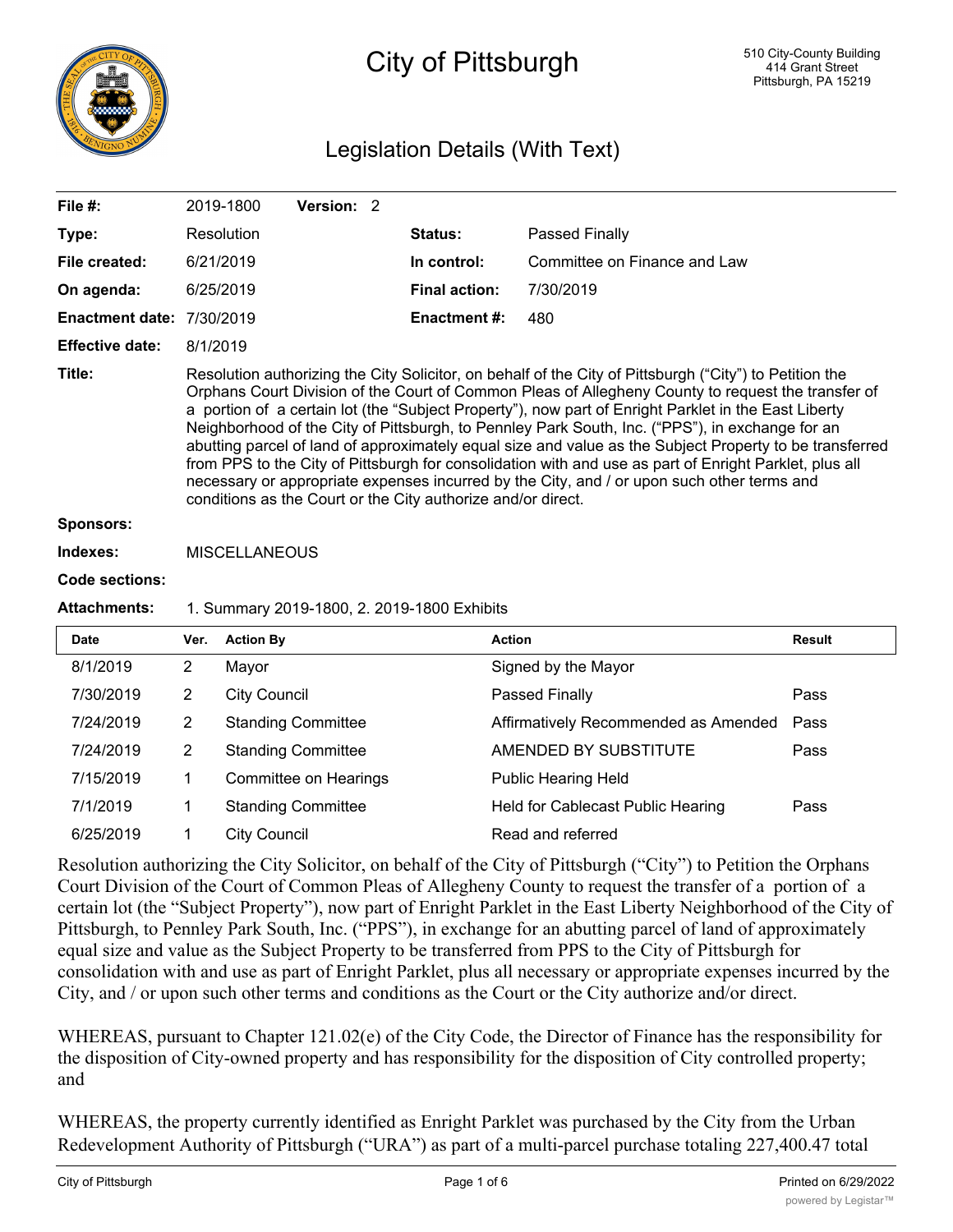square feet, and duly recorded at Deed Book Volume 4164, Page 537, dated July 27, 1964, and recorded September 25, 1964, in the Allegheny County Department of Real Estate, formerly known as the Recorder of Deeds Office, with Enright Parklet being 99,365.41 square feet more or less, thereof, said Property being designated as Block and Lot No. 84-A-176; and

WHEREAS, the Subject Property is the portion of Lot 84-A-176 located on the northern half of Enright Parklet, Lot 84-A-176. (See Exhibit A.); and

WHEREAS, since 1966, PPS has owned that certain 7.09  $+/-$  acre parcel of ground known as 5600 Penn Avenue and 5704 Penn Avenue, which directly abuts three sides of the Subject Property. The PPS Parcel is known in the Allegheny County Office of Deed Registry as Block and Lot No. 83-N-125; and

WHEREAS, Commencing in 2015, the City and PPS entered into discussions about the redevelopment of both the PPS Parcel for development pursuant to their preliminary land development plan ("PPS Project") and the re -configuration of Enright Parklet ; and

WHEREAS, On April 19, 2016, Pittsburgh City Council conditionally approved the rezoning of both the PPS Parcel and Enright Parklet to the AP Mixed Use Planned Unit Development designation under the City of Pittsburgh Zoning Code. Mayor William Peduto signed this rezoning legislation into law on April 22, 2016; and

WHEREAS, On August 2, 2016, PPS submitted revised preliminary land development plans ("PDLP") for an amendment to the development of the PPS Parcel to the City of Pittsburgh Planning Commission. On January 10, 2017, the City of Pittsburgh Planning Commission denied the Amendment to the PLDP. PPS timely appealed this denial to the Court of Common Pleas of Allegheny County on January 17, 2017. This appeal was docketed at Case No. SA-17-50; and

WHEREAS, On October 27, 2017, after approximately five (5) months of special mediation supervised by William Pietragallo, Esq., the City of Pittsburgh, various community groups and individuals (collectively, the "Intervenors"), and PPS finalized a settlement for the development of the PPS Parcel and the reconfiguration and redevelopment of Enright Parklet and memorialized the same into a "Consent Order of Court"; and

WHEREAS, pursuant to the Consent Order of Court, the City and PPS agreed to pursue the appropriate land swaps and conveyances in order to accomplish the re-configuration of Enright Parklet; and

WHEREAS, pursuant to the Consent Order of Court, up to \$1,000,000 of the PPS Transit Revitalization Investment District ("TRID") funding shall be deposited into the Enright Park Improvement Account ("EPIA"); and

WHEREAS, pursuant to the Consent Order of Court, the City, the Intervenors and PPS agreed that the reconfigured Enright Parklet shall be at least 2.28 acres; and

WHEREAS, pursuant to the clarification issued by Judge James on May 29, 2019, the 2.28 Acres shall be comprised of 2.201 acres of dedicated parkland and .178 acres to remain as public right-of-way for access to the park, totaling 2.379 acres; and

WHEREAS, PPS agreed to convey approximately 48,701 contiguous square feet, of Parcel No. 83-N-125, in a rough graded condition, to the City to consolidate into Enright Parklet and to facilitate the creation of a new, reconfigured Enright Parklet. (Exhibit B and Exhibit C); and

WHEREAS, approximately 7758 square feet, of the current Eva St. right-of-way will serve as public right-ofway with access to the reconfigured Enright Parklet. (See Exhibit D.); and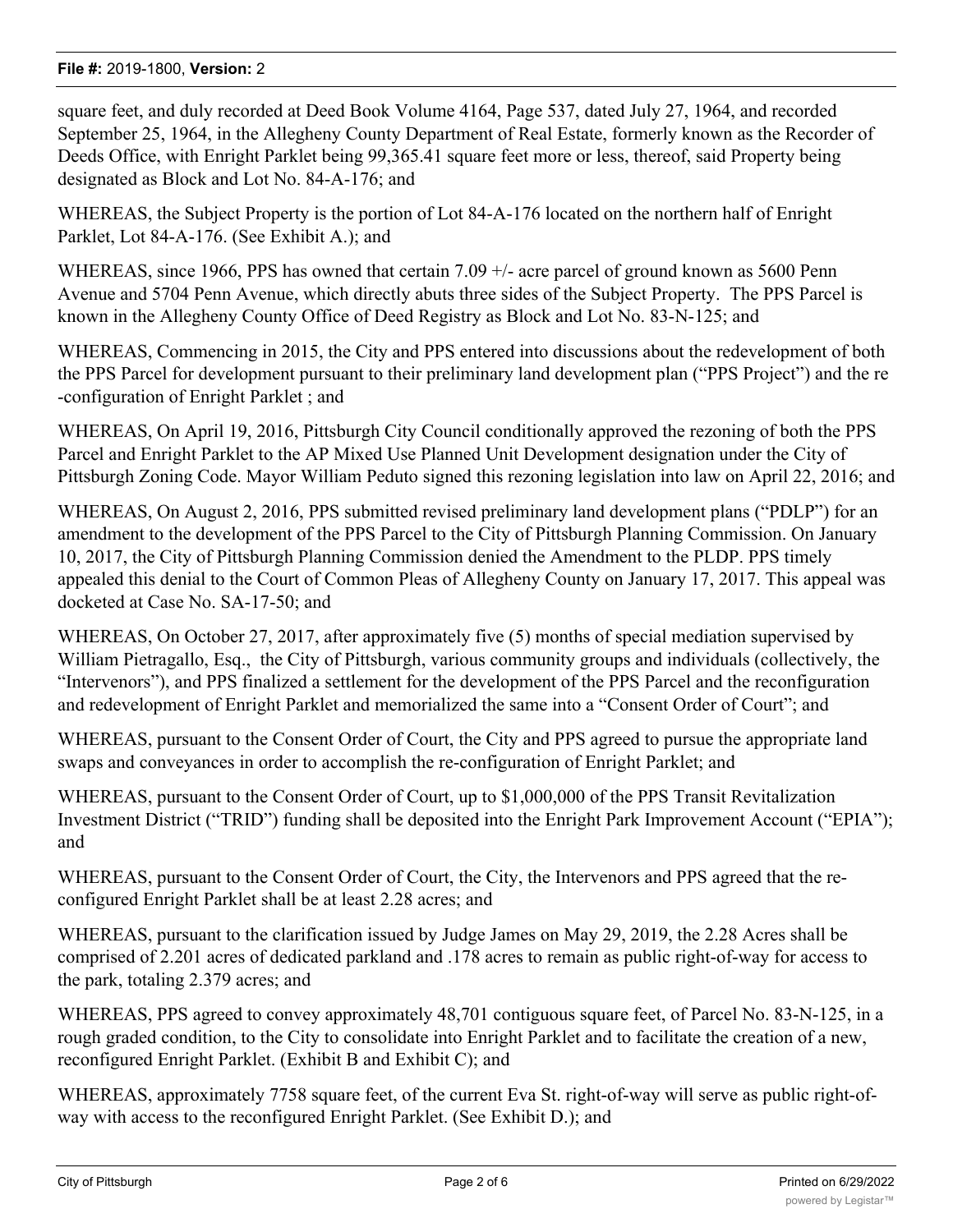WHEREAS, in return for the PPS conveyance from Parcel No. 83-N-125, the City agreed to seek to convey approximately 55,443 square feet of Enright Parklet, previously identified as the Subject Property (Exhibit A and Exhibit C), to PPS to consolidate into Parcel No. 83-N-125 in order to facilitate the development of the PPS Project; and

WHEREAS, PPS will grant a public easement in approximately 25,242 square feet of property abutting the northern border of the reconfigured Enright Park to use as a reconfigured Eva St. (See Exhibit E.); and

WHEREAS, PPS will grant a public easement in approximately 14,788 square feet property running from the northern edge of the reconfigured Eva St. to the southern edge of Penn Avenue to use as a reconfigured South St. Clair St. (See Exhibit F.); and

WHEREAS, the City is now seeking City Council permission to petition for court-approval to transfer said portion of Enright Parklet identified as the Subject Property to PPS in compliance with applicable law including 53 P.S. § 3381 et seq; and

WHEREAS, City Council has made the necessary findings below to authorize such petition and any courtapproved transfer to move forward.

Be it resolved by the Council of the City of Pittsburgh as follows:

Section 1.

A. After careful consideration, this Council hereby finds:

1) Upon completion, the reconfigured Enright Parklet, currently at approximately 2.28 acres, will contain approximately 2.201 acres. The Eva St. access public right-of-way to the park will contain approximately .178 acres, bringing the combined total to 2.379 acres. (See Exhibit D and Exhibit G.); and

2) The Subject Property portion of Enright Parklet currently contains a play area of approximately 3,600 square feet in total. In addition to the play area, the Subject Property offers approximately 10 benches, a small spray park, a drinking fountain and one of the 2 Enright Park basketball courts for public use. The Subject Property does not contain any type of pavilion or shelter to provide shade and rain protection. The Subject Property does not contain nighttime lighting for the play area and access pathways; and

3) The Subject Property also has limited lighting around the basketball court. Due to the location, age and design of the lighting, there is measurable light pollution for the abutting neighborhood; and

4) The Subject Property contains obsolete play equipment and wire fencing, minimal signage, and lacks a formally identified access point to the play area; and

5) Without the assistance of the PPS TRID funds designated in the EPIA, it is estimated that it would require two to three fiscal years for the City to designate appropriate funding to adequately outfit the Subject Property, if such funding was available; and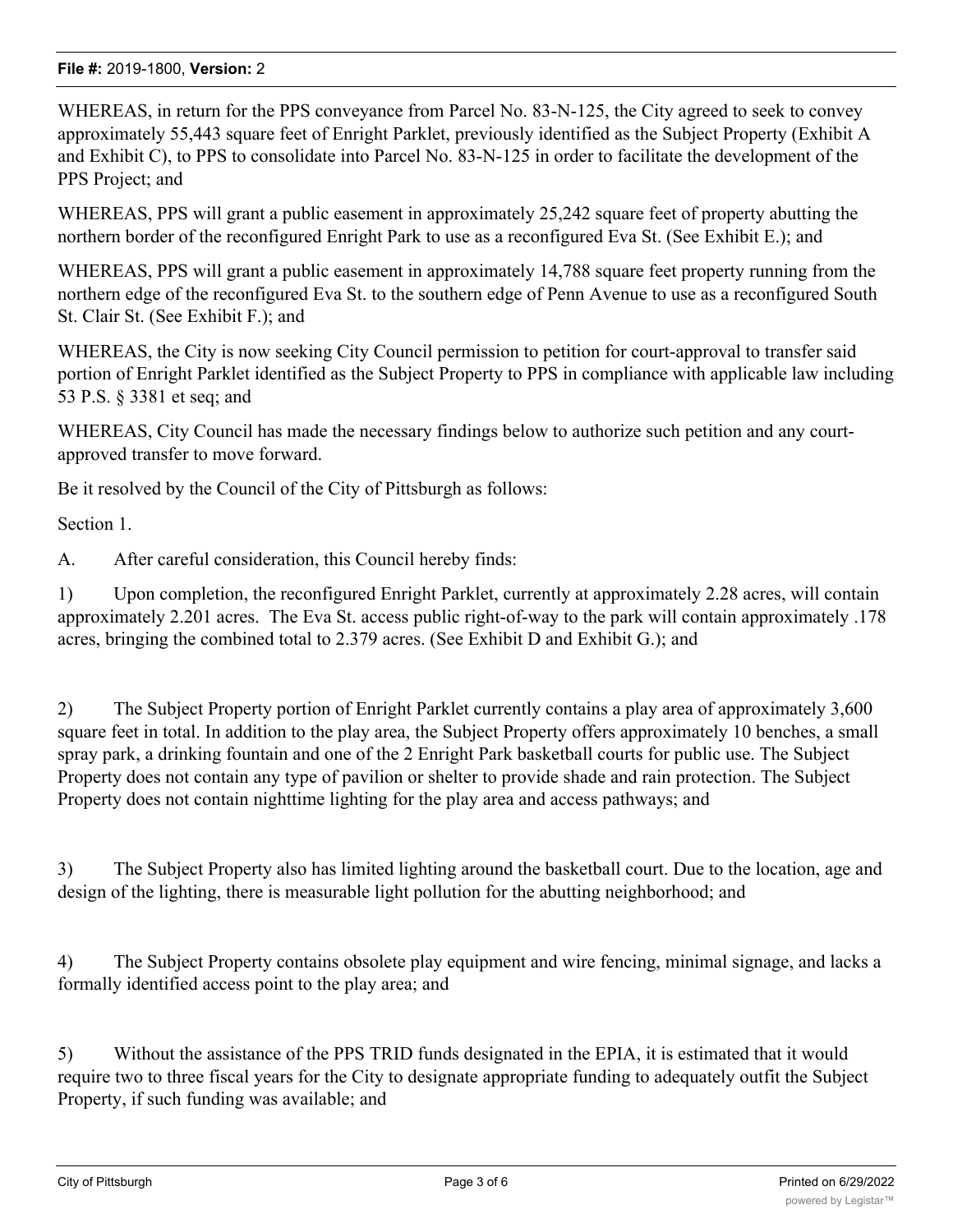6) Enright Parklet, including the Subject Property area, is only accessible and visible from two neighborhood side streets on the south side of park, limiting the access and placing an impracticable traffic burden on the abutting neighborhood. There is currently no formally identified entryway for the Park and Subject Property. Additionally, there is no legal access to Enright Parklet from the North, East and West sides of Enright Parklet. Current emergency vehicle access is limited to a small portion of the southerly side of Enright Parklet; and

7) If Enright Parklet remains in its current configuration, the proposed construction of the abutting PPS property will surround the Subject Property on three sides. The proposed construction will contain structures approximately 150 feet in height, which would directly abut the Subject Property and Enright Parklet would continue to lack legal access to the Subject Property from the East, West, and North sides. The proposed construction would also significantly reduce natural light at the Subject Property; and

8) The proposed re-configured Enright Parklet will contain a play area of approximately 6,700 square feet. In addition to the expanded play area, the proposed reconfiguration includes a new pavilion with 4 picnic tables, 3 tables for seating/play along Eva Street, 1.5 basketball courts, 130 total linear feet of benches, expanded and modernized spray area, modern Americans with Disabilities Act ("ADA") compliant bi-level drinking fountain, and bike racks; and

9) The proposed re-configured Enright Parklet will feature modernized and targeted lighting to both increase safety at the subject property and reduce light pollution effects on the surrounding community. Two pedestrian-scale pole lights are proposed within the park. The pavilion/shelter is also proposed to have local lighting, as well as targeted lighting along any paths through the park; and

10) The proposed re-configured Enright Parklet will contain new ADA compliant curb cuts, pathways, and surface paving. Five swings are proposed, including an adaptive swing with harness that is ADA compliant. The site furnishings such as a bi-level drinking fountain will increase the accessibility of the park; and

11) The proposed re-configured Enright Parklet will increase safety by updating play equipment, and removing obsolete and uninviting features such as the wire fencing perimeter. Increased signage will help to create formal access points and better connectivity to the park. Appropriate pedestrian scale lighting will be developed to increase safety while being mindful of creating light pollution for surrounding neighbors; and

12) The proposed re-configured Enright Parklet will include legal access points on all four sides of the property (Eva Street on the Northside, Topaz Street on the Southside, S. Euclid Avenue on the Eastside, and Amber Street and Negley Avenue on the Westside) that will serve to increase the accessibility, legal access and visibility of the Subject Property to all of the surrounding neighborhoods; and

13) The proposed re-configured Enright Parklet will also serve to create a connection between Negley Ave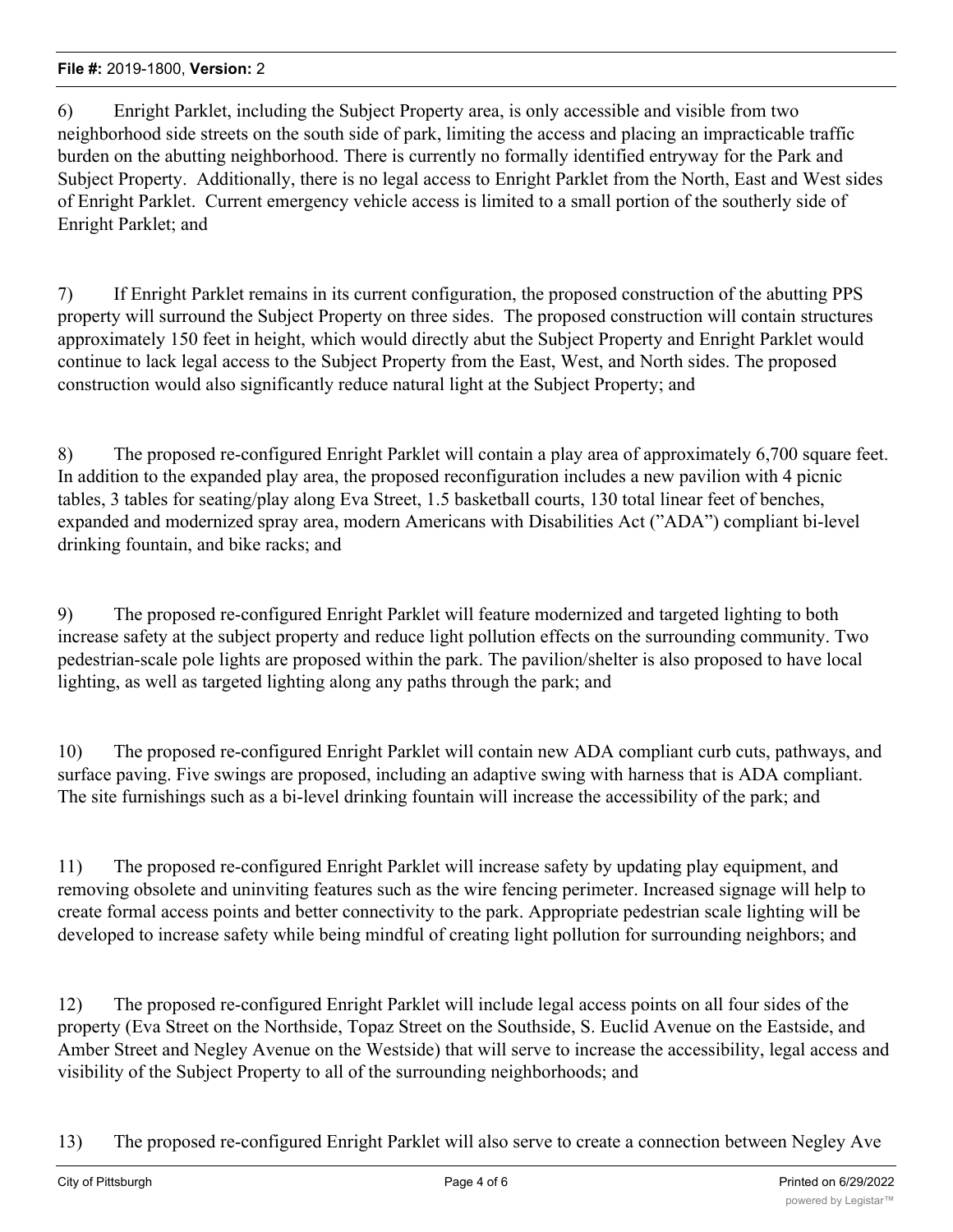and S. Euclid Ave. by extending Eva Street and connecting both avenues. The re-configuration will also allow for the connection of the Subject Property to the reconfigured South St.Clair St, which will in turn connect the Subject Property to Penn Avenue and neighboring Garland Park; and

14) The proposed re-configured Enright Parklet will be larger and have a broader range of access and amenities to better serve the public interest, including the Friendship, Garfield and East Liberty communities' needs for space for recreational and other outdoor programming and activities.

B. Based on the above, this Council further finds:

1) The continuation of the Subject Property as a park purpose is no longer practicable in its current and future condition because;

a. The Subject Property lacks sufficient play and picnic amenities and legal access to effectively serve the current surrounding communities; and

b. The Subject Property contains obsolete equipment and access areas that limit Enright Park's usefulness to the surrounding community; and

c. The Subject Property creates measurable light pollution for the surrounding community; and

d. The Subject Property is not visible or legally accessible from the major roads in the area, or the communities to the North, East and West, limiting the use of the Subject Property only to residents of the abutting neighborhood to the south; and

e. The Subject Property contains limited access points for emergency vehicles; and

f. The planned construction at the abutting property would continue to surround the Subject Property on three sides, eliminating visibility and legal access from all but the small abutting neighborhood to the South, and severely reducing natural light.

2) Continued use of the Subject Property as parkland does not serve the public's interest particularly given the alternative of the proposed land swap which will provide legal access to all of the surrounding communities. In addition, the proposed land swap will provide a substantial investment for necessary renovation. Even if public funds were to be diverted from other essential services for the purpose of renovating the Subject